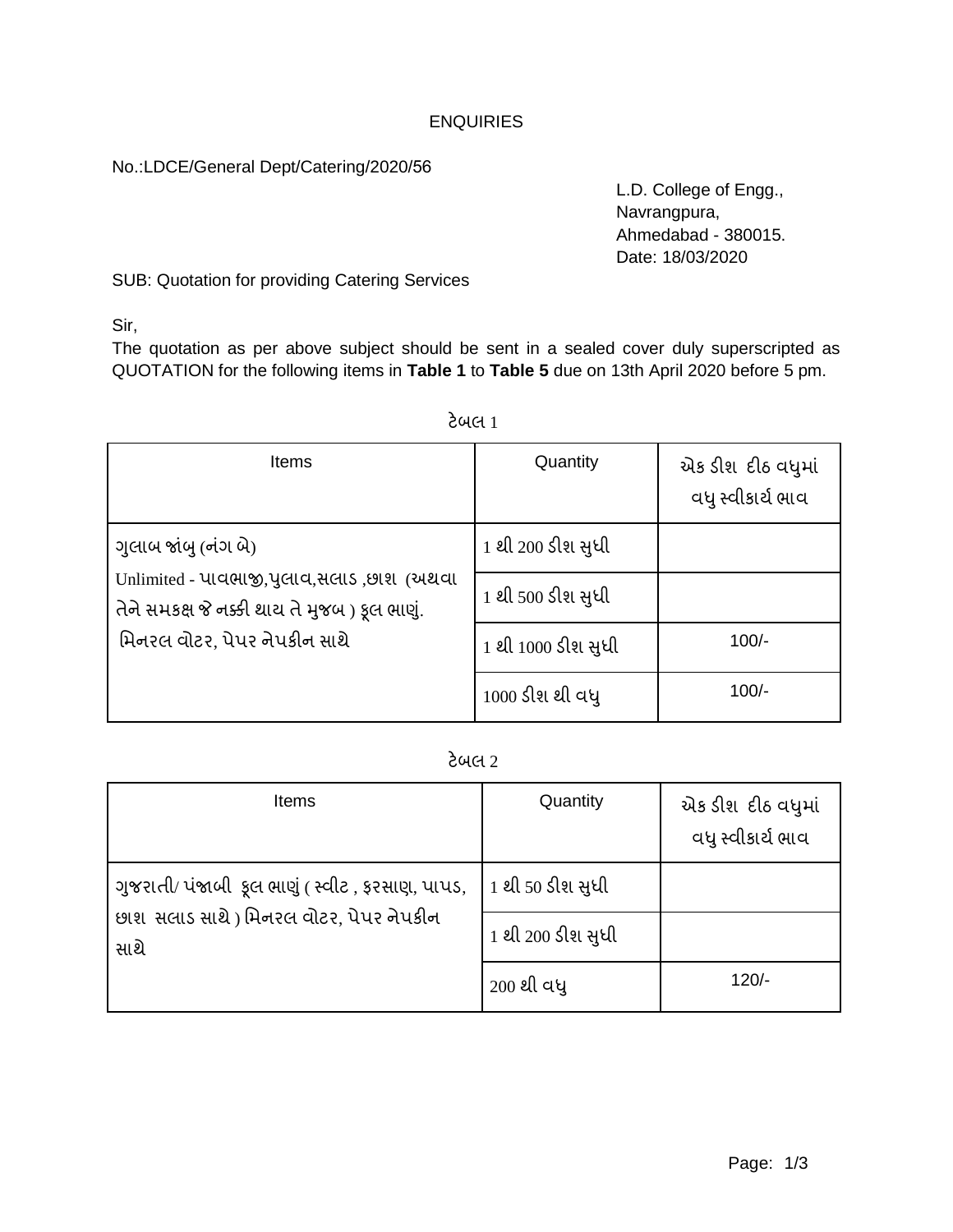| <b>Items</b>                                                                                                                            | Quantity          | એક ડીશ દીઠ વધુમાં વધુ<br>સ્વીકાર્ય ભાવ |
|-----------------------------------------------------------------------------------------------------------------------------------------|-------------------|----------------------------------------|
| સવારે ચા/કોફી,<br>નાસ્તો ( બટાકાપૌવા , સમોસા , સેવ ખમણી ,ઉપમા,<br>ઈડલી કે તેને સમકક્ષ જે નક્કી થાય તે )<br>મિનરલ વોટર, પેપર નેપકીન સાથે | 1 થી 50 ડીશ સુધી  | $45/-$                                 |
|                                                                                                                                         | 1 થી 200 ડીશ સુધી | $40/-$                                 |
|                                                                                                                                         | 200 થી વધ્        | $35/-$                                 |

# ટેબલ 4

| Items                                                                                                                                                                                                                                    | Quantity         | એક ડીશ દીઠ વધુમાં<br>વધુ સ્વીકાર્ય ભાવ |
|------------------------------------------------------------------------------------------------------------------------------------------------------------------------------------------------------------------------------------------|------------------|----------------------------------------|
| અતિથિ નાસ્તો<br>ચા-ક્રોફી /ગ્રીન ટી,<br>ફ્રટ જ્યુસ, સુગર ફ્રી મીઠાઈ(૧ નંગ),<br>ગ્રીલ ક્લબ સેન્ડવીય (૧ બાય ૨), નાસ્તો ( સમોસા , સેવ<br>ખમણી,ઉપમા, ઈડલી કે તેને સમકક્ષ જે નક્કી થાય તે)<br>મિનરલ વોટર (૨૦૦ ગ્રામ બોટલ- ૨ નંગ), પેપર નેપકીન | 1 થી 20 ડીશ સુધી | $150/-$                                |
|                                                                                                                                                                                                                                          | 1 થી 50 ડીશ સુધી | $140/-$                                |
|                                                                                                                                                                                                                                          | 50 થી વધ         | $130/-$                                |

## ટેબલ 5

| <b>Items</b>                            | Quantity                        | એક જગ દીઠ<br>વધુમાં વધુ<br>સ્વીકાર્ય ભાવ |
|-----------------------------------------|---------------------------------|------------------------------------------|
| ઠંડુ મિનરલ વોટર 20 લીટરના  જગ           | 1 થી 20 જગ સુધી                 | $65/-$                                   |
| (પ્લાસ્ટિક કે સ્ટીલ ગ્લાસ સાથે, સ્થળ પર | 1 થી 50 જગ સુધી ( પીરસનાર સાથે) | $60/-$                                   |
| જગ મૂકી જવા, પાછા લઇ જવા સાથે)          | 50 જગથી વધુ ( પીરસનાર સાથે)     | $55/-$                                   |